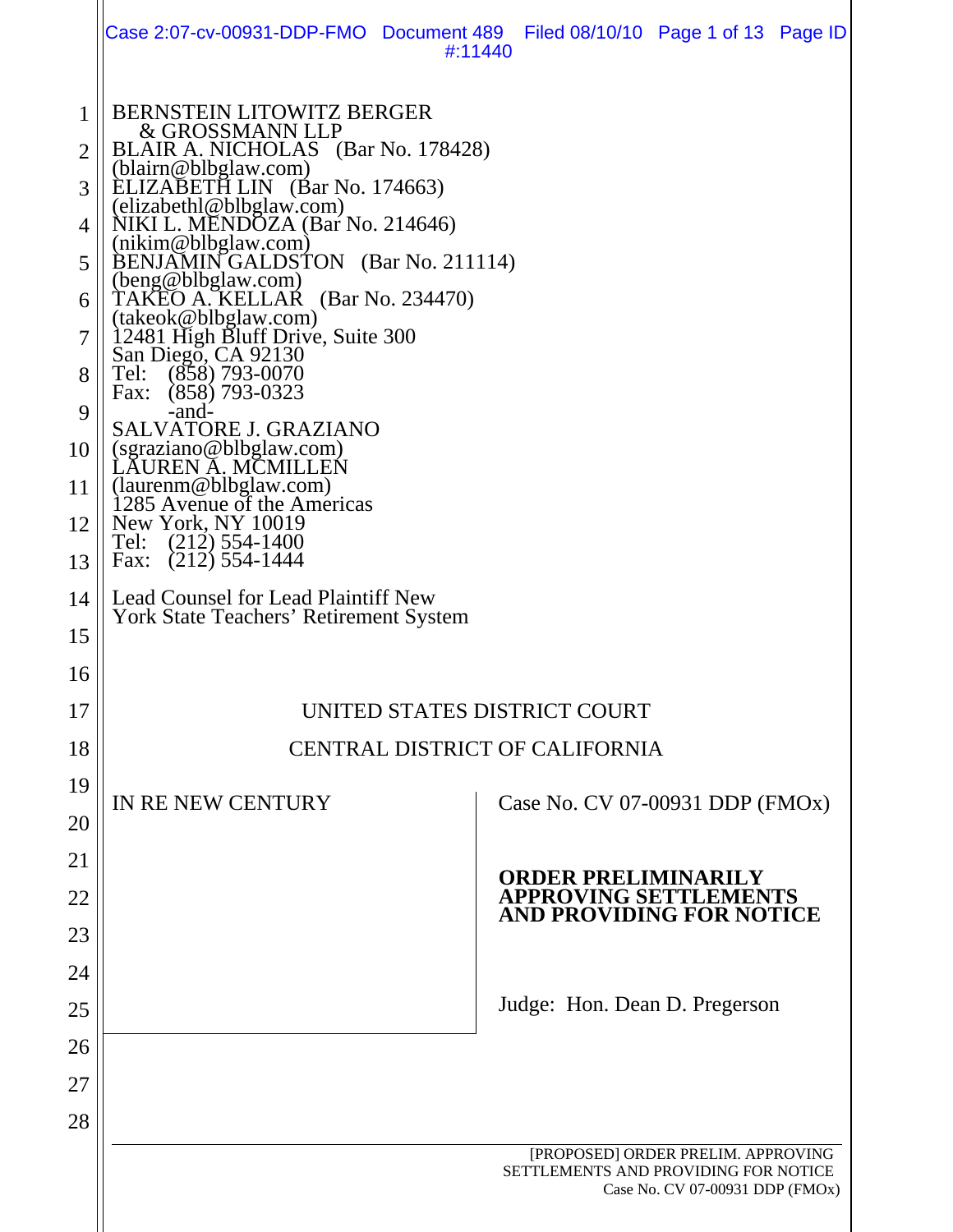## Case 2:07-cv-00931-DDP-FMO Document 489 Filed 08/10/10 Page 2 of 13 Page ID #:11441

WHEREAS, Lead Plaintiff New York State Teachers' Retirement System ("Lead Plaintiff"), and Plaintiffs Carl Larson and Charles Hooten, on behalf of themselves and all others similarly situated (collectively with Lead Plaintiff, "Plaintiffs") and the Individual Defendants,<sup>1</sup> the Underwriter Defendants,<sup>2</sup> and KPMG LLP ("KPMG") (collectively "Defendants") (collectively, with Defendants, the "Parties"), have reached agreements to settle the above-captioned litigation (the "Consolidated Action"), and Plaintiffs have applied to the Court pursuant to Rule 23(e) of the Federal Rules of Civil Procedure for an order preliminarily approving the Settlements in accordance with the Stipulations of Settlement, $3$  which, together with the exhibits annexed thereto, set forth the terms and conditions for the proposed Settlements regarding the Consolidated Action,

2 "Underwriter Defendants" means Bear, Stearns & Co. Inc., Deutsche Bank Securities Inc., Piper Jaffray & Co., Stifel, Nicolaus & Co., Inc., JMP Securities LLC, Roth Capital Partners, Morgan Stanley & Co., Inc., and Jeffries & Co., Inc.

<sup>3</sup> The terms of the proposed settlement with the Underwriter Defendants is set forth in the Stipulation Of Settlement Between Plaintiffs And The Underwriter Defendants (the "Underwriter Stipulation" or the "Underwriter Settlement"); the terms of the proposed settlement with KPMG is set forth in the Stipulation Of Settlement Between Plaintiffs And KPMG LLP (the "KPMG Stipulation" or "KPMG Settlement"); and the proposed settlement with the Individual Defendants is set forth in the Stipulation Of Global Settlement With New Century Officers And Directors (the "Global Officer And Director Settlement" or "Global Officer And Director Stipulation"). The Global Officer And Director Stipulation contains proposed settlements in this Consolidated Action, and related Trustee Litigation and Kodiak Litigation (as defined in the Global Officer And Director Stipulation). The Global Officer And Director Stipulation, the Underwriter Stipulation and the KPMG Stipulation are referred to collectively as the "Stipulations," "Stipulations of Settlement," or the "Settlements."

 $\overline{a}$ 

<sup>&</sup>quot;Individual Defendants" or "Class Individual Defendants" means Robert K. Cole, Brad A. Morrice, Estate of Edward Gotschall, Patti M. Dodge, Fredric J. Forster, Michael M. Sachs, Harold A. Black, Donald E. Lange, Terrence P. Sandvik, Richard A. Zona, Marilyn A. Alexander, David Einhorn, and William J. Popejoy.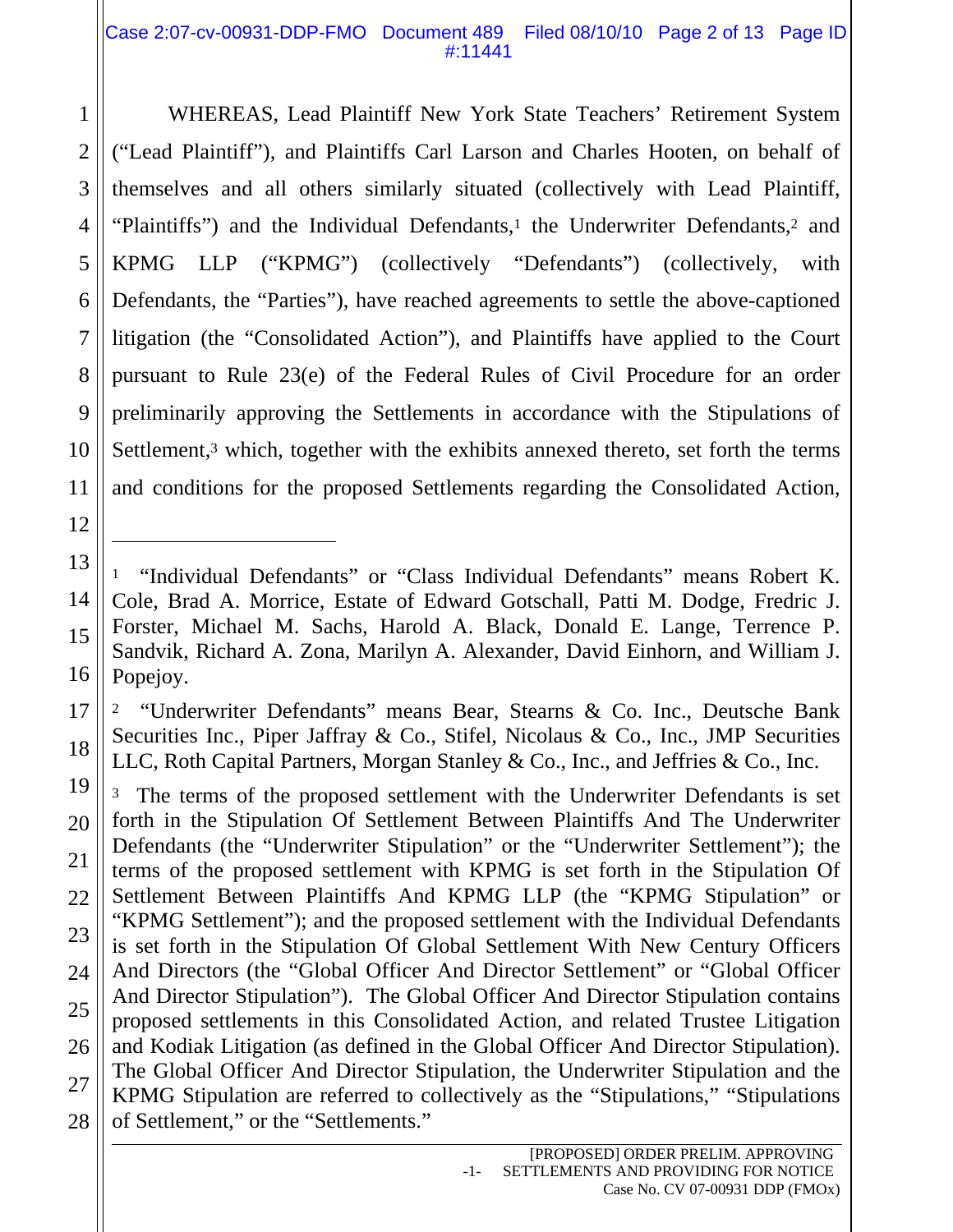## Case 2:07-cv-00931-DDP-FMO Document 489 Filed 08/10/10 Page 3 of 13 Page ID #:11442

and for dismissal of the Consolidated Action with prejudice as against all of the Defendants and their related parties, upon the terms and conditions set forth therein; and the Court having read and considered the Stipulations and the exhibits annexed thereto;

# NOW, THEREFORE, IT IS HEREBY ORDERED:

1. This order (the "Notice Order" or "Preliminary Approval Order") hereby incorporates by reference the definitions in the Stipulations unless otherwise indicated, and all terms with initial capitalization not otherwise defined herein shall have the same meanings as set forth in the Stipulations. Any inconsistencies between the Stipulations and the Notice of Pendency of Class Action and Proposed Settlements, Settlement Fairness Hearing, and Motion for Attorneys' Fees and Reimbursement of Litigation Expenses ("Notice") will be controlled by the language of the Stipulations.

2. The Court hereby preliminarily approves the Settlements as being fair, reasonable and adequate to the Class, pending a final hearing on the Settlements.

# **CLASS CERTIFICATION**

1

2

3

4

5

6

7

8

9

10

11

12

13

14

15

16

17

18

19

20

21

22

23

24

25

26

27

28

3. The Court hereby certifies, pursuant to Rules 23(a) and 23(b)(3) of the

Federal Rules of Civil Procedure, a Class defined as follows:

all persons and entities who purchased or otherwise acquired New Century common stock, New Century Series A Preferred Stock, New entury Series Brew Century put options, during the time period from May 5, 2005, through and including March 13, 2007, either in from May 5, 2005, through and including March 13, 2007, either in the Offerings, pursuant to a registration statement, or in the market, and who, upon disclosure of certain facts alleged in the Complaint, were injured thereby. Excluded from the Class are (a) Defendants; (b) members of the immediate families of the Individual Defendants; (c) members of the immediate families of the Individual Defendants; (c) the subsidiaries and affiliates of Defendants; (d) any person or entity who was a partner, executive officer, director or controlling person of New Centur Defendant; (e) any entity in which any Defendant has a controlling<br>interest; and (f) the legal representatives, heirs, successors and assigns<br>of any such excluded party. Also excluded from the Class are any<br>persons who exc accordance with the requirements set forth in the Notice.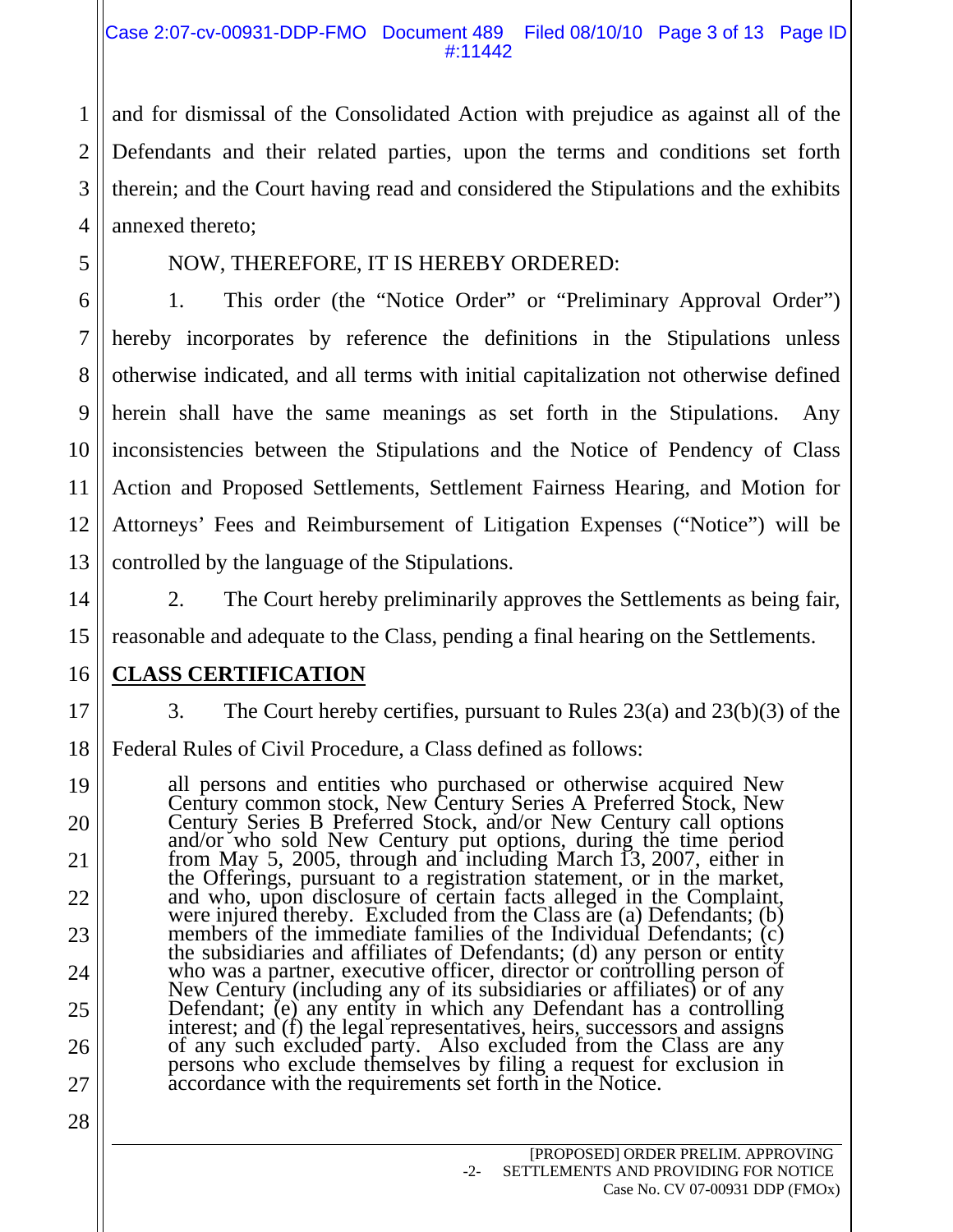## Case 2:07-cv-00931-DDP-FMO Document 489 Filed 08/10/10 Page 4 of 13 Page ID #:11443

4. The Court finds that the prerequisites for a class action under Rules 23(a) and (b)(3) of the Federal Rules of Civil Procedure have been satisfied in that: (a) the number of Class Members is so numerous that joinder of all members thereof is impracticable; (b) there are questions of law and fact common to the Class; (c) the claims of Lead Plaintiff New York State Teachers' Retirement System ("NYSTRS") and Plaintiffs Carl Larson and Charles Hooten are typical of the claims of the Class they seek to represent; (d) Plaintiffs have fairly and adequately represented the interests of the Class; (e) the questions of law and fact common to the members of the Class predominate over any questions affecting only individual members of the Class; and (f) a class action is superior to other available methods for the fair and efficient adjudication of the controversy.

5. Pursuant to Rule 23 of the Federal Rules of Civil Procedure, Plaintiffs are certified as Class Representatives and Lead Counsel Bernstein Litowitz Berger & Grossmann LLP is certified as Class Counsel.

6. The Court appoints the firm of Analytics Incorporated ("Claims Administrator") to supervise and administer the notice procedure as well as the processing of claims as more fully set forth below:

a. Within five (5) business days after entry of this Order, the Claims Administrator shall cause a copy of the Notice and the Proof of Claim and Release (the "Claim Form"), annexed hereto respectively as Exhibits 1 and 2, to be mailed by first-class mail, postage prepaid, to all members of the Class at the address of each such Class Member as set forth in the records of New Century or its transfer agent, or who are identified by further reasonable efforts (the "Notice Date"). Lead Counsel shall, at or before the Settlement Hearing, file with the Court proof of mailing of the Notice and Claim Form; and

b. A summary notice ("Summary Notice"), annexed hereto as Exhibit 3, shall be published once each in the national edition of *The Wall Street Journal* and over the *PR Newswire* within five (5) business days of the mailing of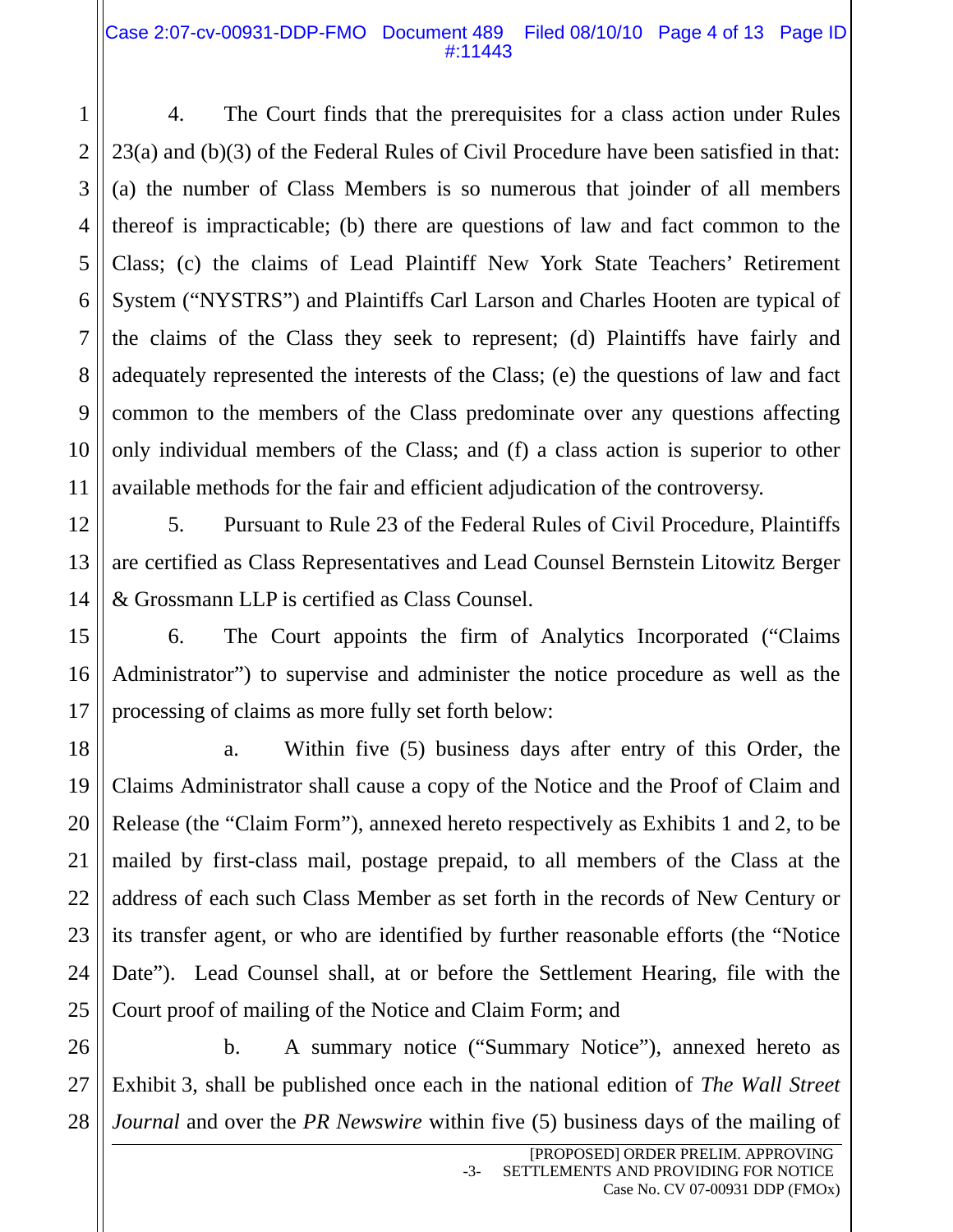the Notice. Lead Counsel shall, at or before the Settlement Hearing, file with the Court proof of publication of the Summary Notice.

7. The Court approves the form of Notice and Summary Notice (together, the "Notices") and Claim Form, and finds that the procedures established for publication, mailing and distribution of such Notices substantially in the manner and form set forth in paragraph 6 of this Order meet the requirements of Rule 23 of the Federal Rules of Civil Procedure, the Private Securities Litigation Reform Act of 1995, and due process, and constitute the best notice practicable under the circumstances.

8. For the purpose of identifying and providing notice to the Class, the Trustee and the Underwriter Defendants shall provide to the Claims Administrator the information as agreed to in the Global Officer And Director Stipulation and the Underwriter Stipulation, respectively.

9. Nominees who purchased or otherwise acquired New Century stock for beneficial owners who are Class Members are directed to: (a) request within fourteen (14) days of receipt of the Notice additional copies of the Notice and the Claim Form from the Claims Administrator for such beneficial owners; or (b) send a list of the names and addresses of such beneficial owners to the Claims Administrator within fourteen (14) days after receipt of the Notice. If a nominee elects to send the Notice to beneficial owners, such nominee is directed to mail the Notice within fourteen (14) days of receipt of the copies of the Notice from the Claims Administrator, and upon such mailing, the nominee shall send a statement to the Claims Administrator confirming that the mailing was made as directed, and the nominee shall retain the list of names and addresses for use in connection with any possible future notice to the Class. Upon full compliance with this Preliminary Approval Order, including the timely mailing of Notice to beneficial owners, such nominees may seek reimbursement of their reasonable expenses actually incurred in complying with this Preliminary Approval Order by providing the Claims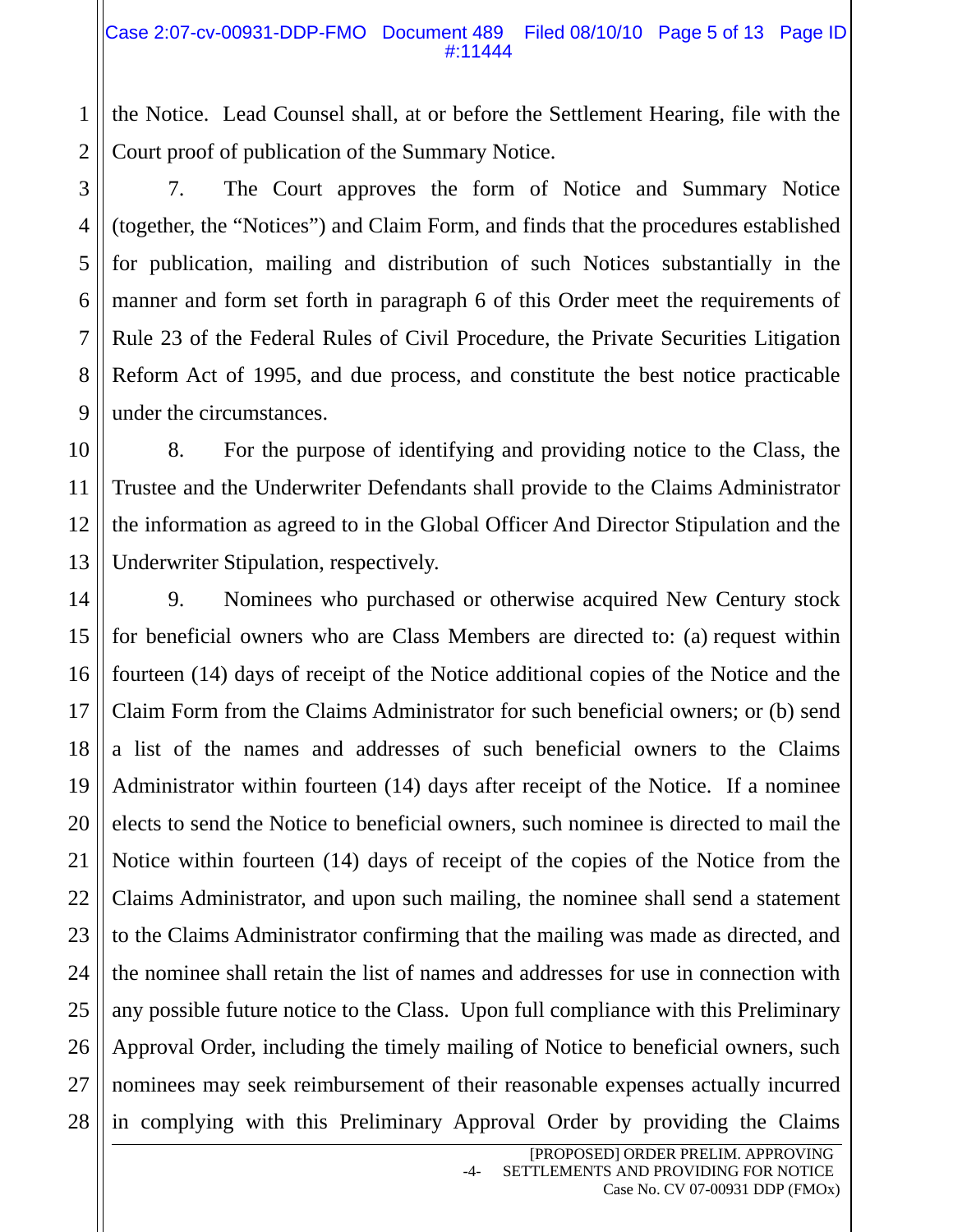Administrator with proper documentation supporting the expenses for which reimbursement is sought and reflecting compliance with these instructions, including timely mailing of the Notice, if the nominee elected or elects to do so. Such properly documented expenses incurred by nominees in compliance with the terms of this Preliminary Approval Order shall be paid from the Settlement Fund.

1

2

# **HEARING: RIGHT TO BE HEARD**

10. There shall be a hearing on November 8, 2010, at 10:00 a.m. (the "Settlement Hearing") at which time the Court shall address the fairness, reasonableness and adequacy of the Settlements, the fairness and reasonableness of the Plan of Allocation, and Lead Counsel's application for attorneys' fees and payment of Litigation Expenses. The Settlement Hearing shall be held before this Court at the United States District Court for the Central District of California, 312 North Spring Street, Courtroom 3, 2nd Floor, Los Angeles, California 90012.

11. Papers in support of the Settlements, the Plan of Allocation, and Lead Counsel's application for attorneys' fees and payment of Litigation Expenses shall be filed on or before twenty-eight (28) days prior to the Settlement Hearing.

12. Any member of the Class may appear at the Settlement Hearing and show cause why the proposed Settlements embodied in the Stipulations should or should not be approved as fair, reasonable and adequate, and/or to present opposition to the Plan of Allocation or to the application of Lead Counsel for attorneys' fees and payment of Litigation Expenses. However, no Class Member shall be heard or entitled to contest the approval of the terms and conditions of the Settlements, or the terms of the Plan of Allocation or the application by Lead Counsel for an award of attorneys' fees and payment of Litigation Expenses unless that Class Member (i) has served written objections, including the basis therefor, as well as copies of any papers (including proof of all purchases or acquisitions of New Century stock or options during the Class Period) and/or briefs in support of his, her or its position upon the following counsel such that it is received on or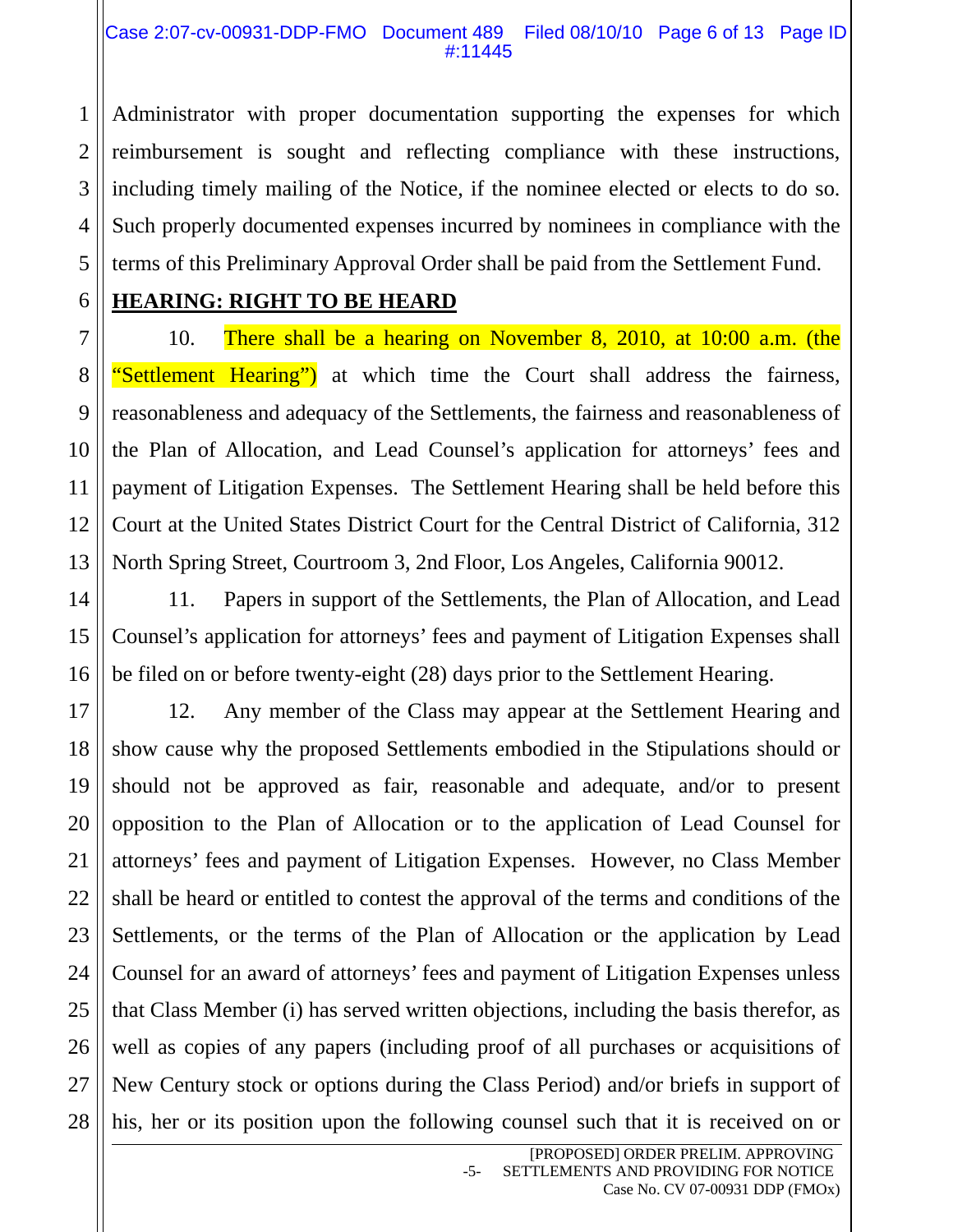### Case 2:07-cv-00931-DDP-FMO Document 489 Filed 08/10/10 Page 7 of 13 Page ID #:11446

1 before twenty-one (21) days prior to the Settlement Hearing: Salvatore J. Graziano, Esq., Bernstein Litowitz Berger & Grossmann LLP, 1285 Avenue of the Americas, New York, NY 10019; Kathleen M. McDowell, Esq., Munger, Tolles & Olson, 355 South Grand Avenue, 35th Floor, Los Angeles, CA 90071-1560; John S. Durrant, Paul, Hastings, Janofsky & Walker LLP, 515 South Flower Street, 25th Floor, Los Angeles, CA 90071; and Michael L. Rugen, Sidley Austin LLP, 555 California St., Suite 2000, San Francisco, CA 94104-1715; and (ii) filed said objections, papers and briefs with the Clerk of the United States District Court for the Central District of California on or before twenty-one (21) days before the Settlement Hearing. Any Class Member who does not make his, her or its objection in the manner provided for herein shall be deemed to have waived such objection and shall forever be foreclosed from making any objection to the fairness or adequacy of the Settlements as incorporated in the Stipulations, to the Plan of Allocation or to the application by Lead Counsel for an award of attorneys' fees and payment of Litigation Expenses unless otherwise ordered by the Court. The manner in which a notice of objection should be prepared, filed and delivered shall be stated in the Notice.

13. If approved, all Class Members will be bound by the proposed Settlements provided for in the Stipulations, and by any judgment or determination of the Court affecting Class Members, regardless of whether or not a Class Member submits a Claim Form.

14. Any member of the Class may enter an appearance in the Consolidated Action, at their own expense, individually or through counsel of their own choice. If they do not enter an appearance, they will be represented by Lead Counsel.

15. The Court reserves the right to adjourn or continue the Settlement Hearing, or any adjournment or continuance thereof, without any further notice to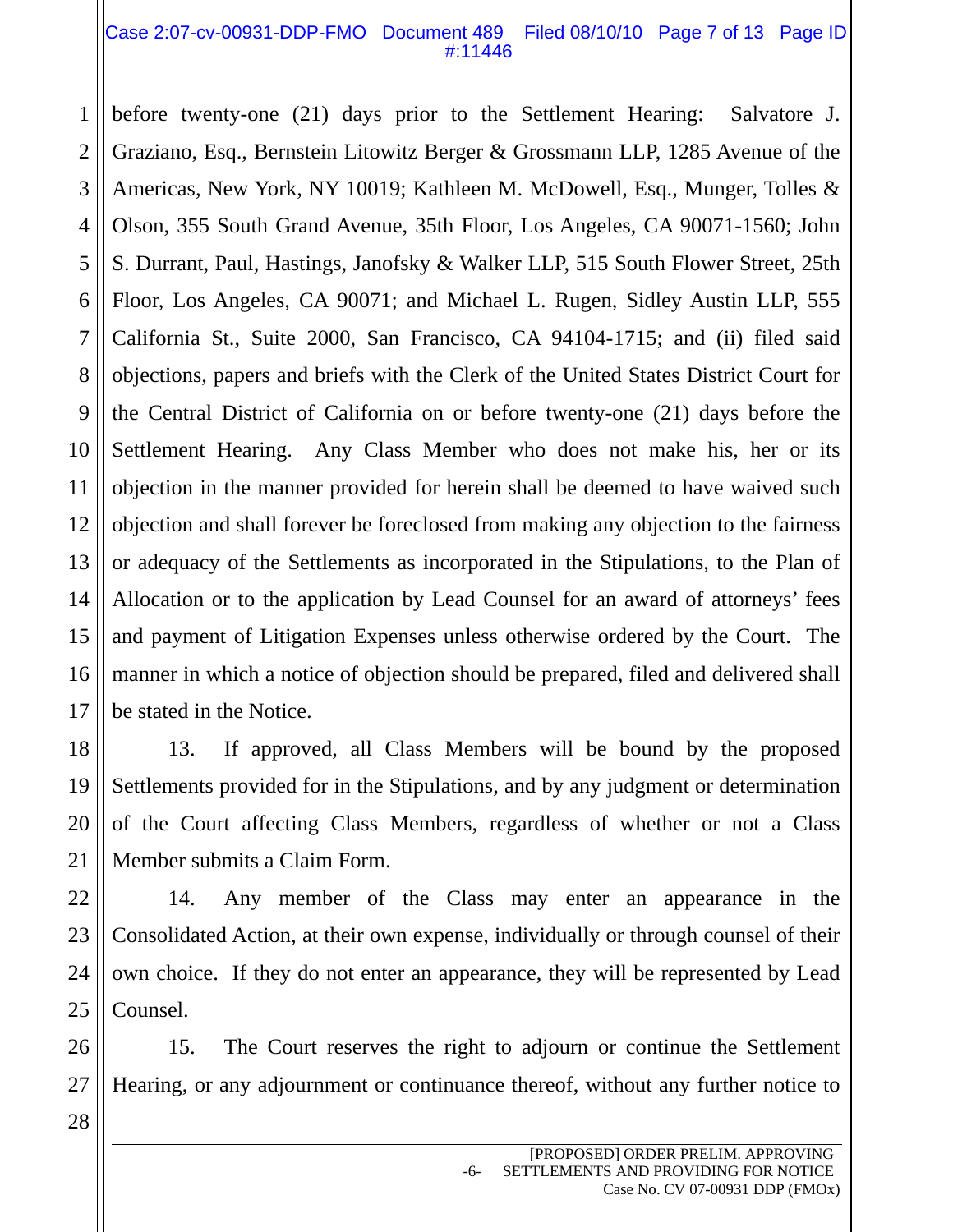Class Members and to approve the Stipulations and/or Plan of Allocation with modification and without further notice to Class Members.

## **CLAIMS PROCESS**

16. In order to be entitled to participate in the Settlements, a Class Member must complete and submit a Claim Form in accordance with the instructions contained therein and/or in the Notice. To be valid and accepted, Claim Forms submitted in connection with the Settlements must be postmarked no later than 120 days after the Notice date (unless by Order of the Court, late-filed Claim Forms are accepted).

17. Any Class Member who does not timely submit a valid Claim Form shall not be entitled to share in the Settlement Fund, unless otherwise ordered by the Court, but nonetheless shall be barred and enjoined from asserting any of the settled claims and shall be bound by any judgment or determination of the Court affecting the Class Members.

18. As set forth in the Stipulations, Defendants and their related parties shall have no responsibility whatsoever for the administration of the Settlements or the disbursement of the Net Settlement Fund and shall not be permitted to review, contest or object to any Claim Form or any decision of the Claims Administrator or Lead Counsel with respect to accepting or rejecting any Claim Form or Claim for payment by a Class Member.

## **REQUEST FOR EXCLUSION FROM THE CLASS**

19. Any requests for exclusion must be submitted such that they are received no later than twenty-one (21) days before the date of the Settlement Hearing. To be valid, each request for exclusion must (i) state the name and address of the person or entity requesting exclusion; (ii) state that such person or entity requests exclusion from the Class in *In re New Century*, 07-CV-00931-DDP (FMOx); (iii) be signed by the person or entity requesting exclusion; (iv) provide a telephone number for that person or entity; and (v) provide the date(s), price(s),

1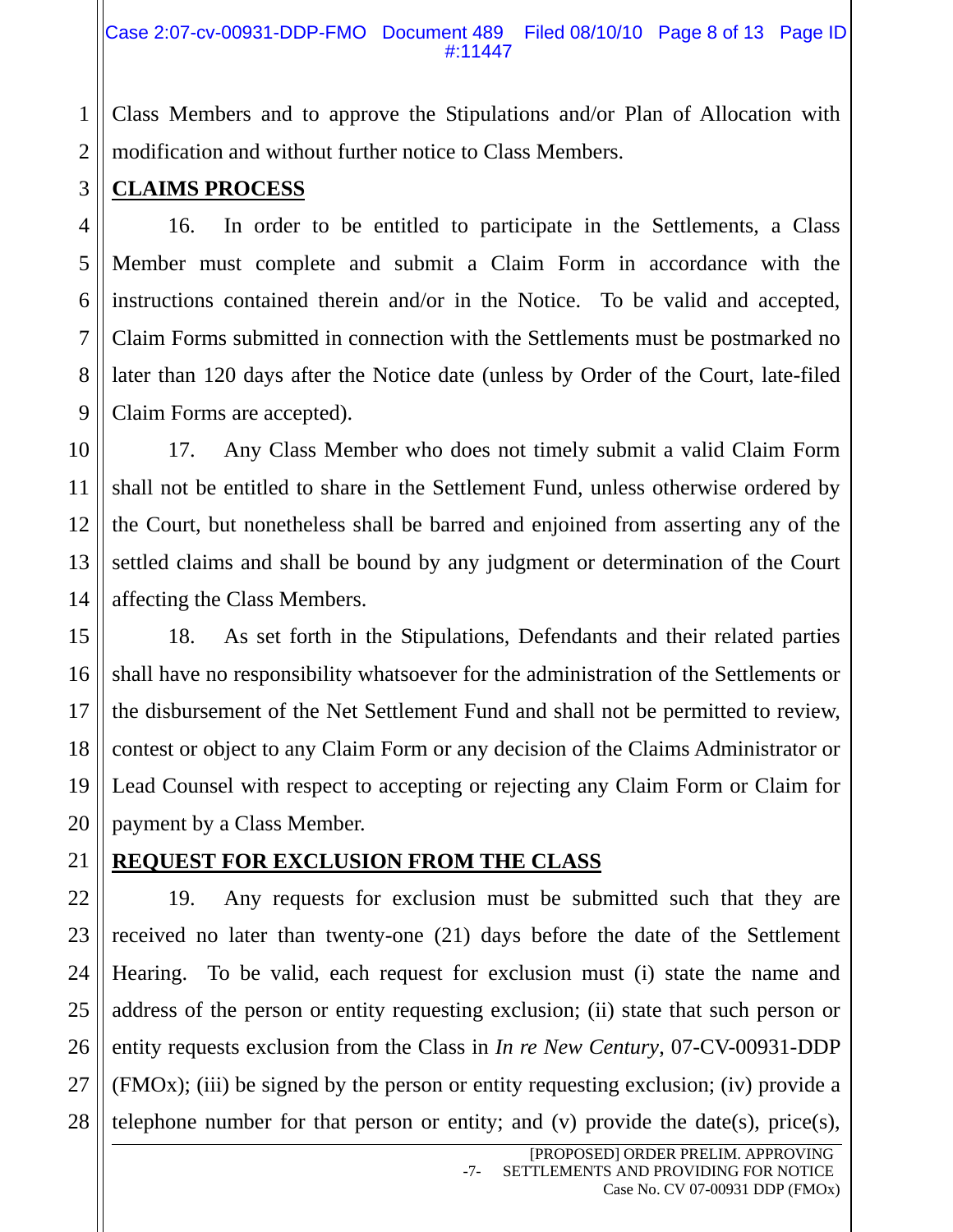#### Case 2:07-cv-00931-DDP-FMO Document 489 Filed 08/10/10 Page 9 of 13 Page ID #:11448

and number(s) of shares of all purchases, acquisitions, and sales of New Century Securities during the Class Period. Requests for exclusion will not be valid if they do not include the information set forth above and are not received within the time stated above, unless the Court otherwise determines. Copies of all timely requests for exclusion from the Class received by the Claims Administrator (or other person designated to receive exclusion requests) shall be provided to Lead Counsel and Individual Defendants' Counsel, counsel for the Insurance Carriers (as defined in the Global Officer And Director Stipulation), counsel for KPMG, and counsel for the Underwriter Defendants, no later than fifteen (15) days prior to the Settlement Hearing. All persons who submit valid and timely requests for exclusion in the manner set forth in this paragraph shall have no rights under the Stipulations, shall not share in the distribution of the Net Settlement Fund, and shall not be bound by the Stipulations or any final judgment.

20. As set forth in the Stipulations, Defendants and their related parties shall have no responsibility or liability whatsoever with respect to the Plan of Allocation or Lead Counsel's application for an award of attorneys' fees and payment of Litigation Expenses. The Plan of Allocation and Lead Counsel's application for an award of attorneys' fees and payment of Litigation Expenses will be considered separately from the fairness, reasonableness and adequacy of the Settlements. At or after the Settlement Hearing, the Court will determine whether Lead Counsel's proposed Plan of Allocation should be approved, and the amount of attorneys' fees and Litigation Expenses to be awarded to Lead Counsel. Any appeal from any orders relating to the Plan of Allocation or Lead Counsel's application for an award of attorneys' fees and Litigation Expenses, or reversal or modification thereof, shall not operate to terminate or cancel the Settlements, or affect or delay the finality of the judgment to be entered pursuant to Rule 54(b) of the Federal Rules of Civil Procedure approving the Settlements and the settlement of the Consolidated Action set forth therein.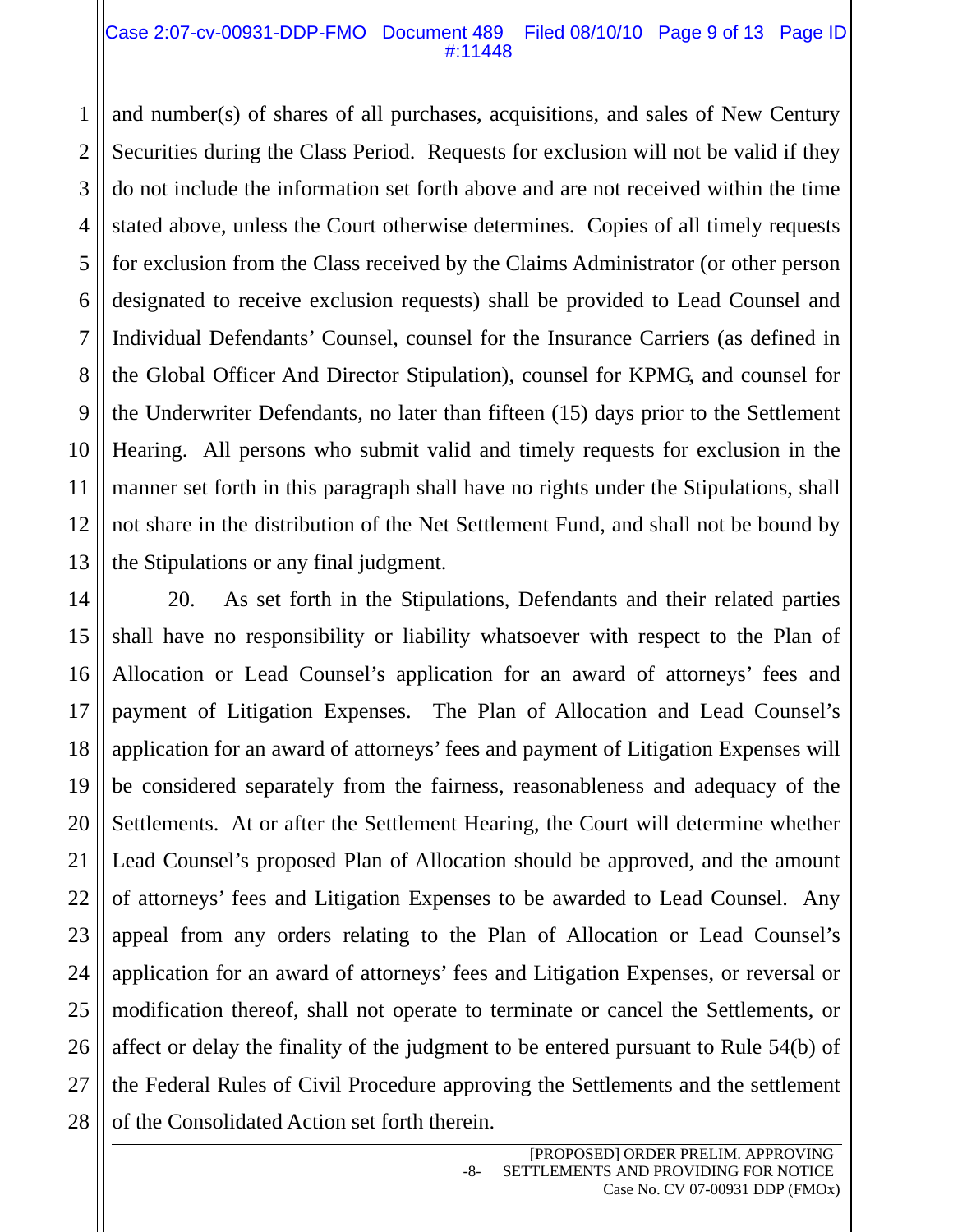21. Only Class Members and Lead Counsel shall have any right to any portion of, or any rights in the distribution of, the settlement funds except as provided in the Stipulations or otherwise ordered by the Court.

22. All funds held by the escrow agent selected by Lead Counsel to maintain the escrow account(s) for the Settlements ("Escrow Agent") shall be deemed and considered to be *in custodia legis* and shall remain subject to the jurisdiction of the Court until such time as such funds shall be distributed pursuant to the Stipulations and/or further Order of the Court.

23. Lead Counsel or its agents are authorized and directed to prepare any tax returns required to be filed for the escrow account maintained to hold the settlement funds pursuant to the terms of the Stipulations and to cause any Taxes due and owing to be paid from the escrow account(s) without further Order of the Court, and to otherwise perform all obligations with respect to Taxes and any reportings or filings in respect thereof as contemplated by the Stipulations without further Order of the Court.

24. As set forth in the Stipulations, Lead Counsel may pay from the escrow account(s), without further approval from Defendants or further Order of the Court, the costs, fees and expenses that are incurred by the Claims Administrator and Lead Counsel in connection with (i) providing notice to the Class; and (ii) administering the claims process in connection with the Consolidated Action ("Notice and Administration Costs") actually incurred. Such costs and expenses shall include, without limitation, the actual costs of publication, printing and mailing the Notice, reimbursements to nominee owners for forwarding the Notice to their beneficial owners, the administrative expenses incurred and fees charged by the Claims Administrator in connection with providing Notice and processing the submitted claims, and the fees, if any, of the Escrow Agent. In the event that any of the Settlements are terminated pursuant to the terms of the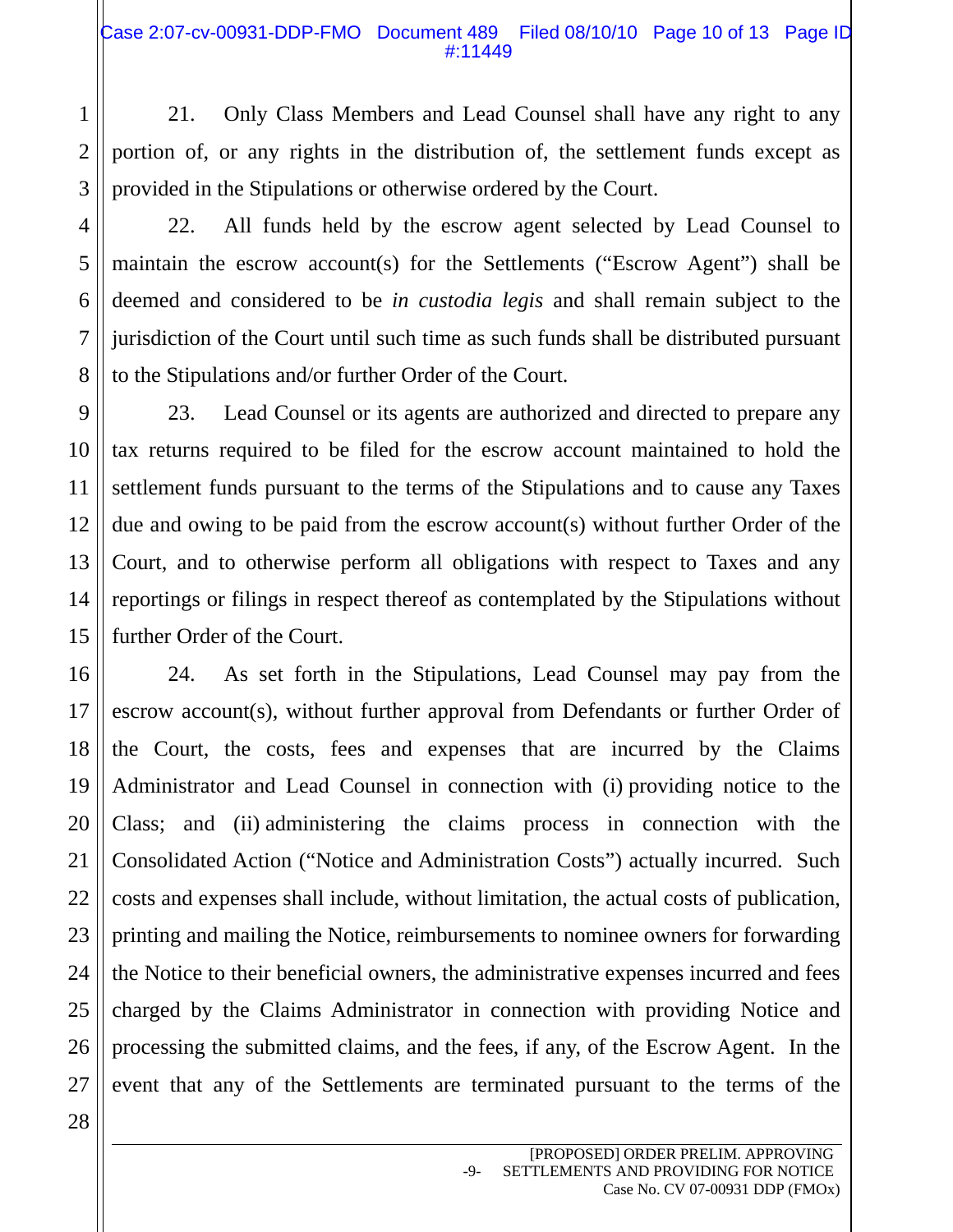Stipulations, all Notice and Administration Costs paid or incurred, including any related fees, shall not be returned or repaid as set forth in the Stipulations.

25. The Stipulations and Settlements set forth therein, whether or not consummated, and any proceedings taken pursuant to the Stipulations and Settlements:

a. shall not be offered or received against any of the Released Parties<sup>4</sup> as evidence of, or construed as, or deemed to be evidence of any presumption, concession, or admission by any of the Released Parties with respect to the truth of any fact alleged by Plaintiffs<sup>5</sup> or the validity of any claim that was or could have been asserted against any of the Released Parties in the Consolidated Action, the Trustee Litigation, or the Kodiak Litigation (as defined in the Global Officer And Director Stipulation) or in any litigation, or of any liability, negligence, fault, or other wrongdoing of any kind of any of the Released Parties;

b. shall not be offered or received against any of the Released Parties as evidence of a presumption, concession or admission of any fault, misrepresentation or omission with respect to any statement or written document approved or made by any of the Released Parties, or against the Plaintiffs or any Class Members as evidence of any infirmity in the claims of Plaintiffs or the other Class Members;

c. shall not be offered or received against any of the Released Parties, or against the Plaintiffs or any other Class Members, as evidence of a presumption, concession or admission with respect to any liability, negligence,

l

<sup>4</sup> Herein "Released Parties" includes: (i) the Released Officers And Directors (as defined in the Global Officer And Director Stipulation); (ii) the Released Auditor Parties (as defined in the KPMG Stipulation); and (iii) the Released Underwriter Parties (as defined in the Underwriter Stipulation).

<sup>5 &</sup>quot;Plaintiffs" in this paragraph 25 includes Class Plaintiffs, the Trustee, and Kodiak (as defined in the Global Officer And Director Stipulation).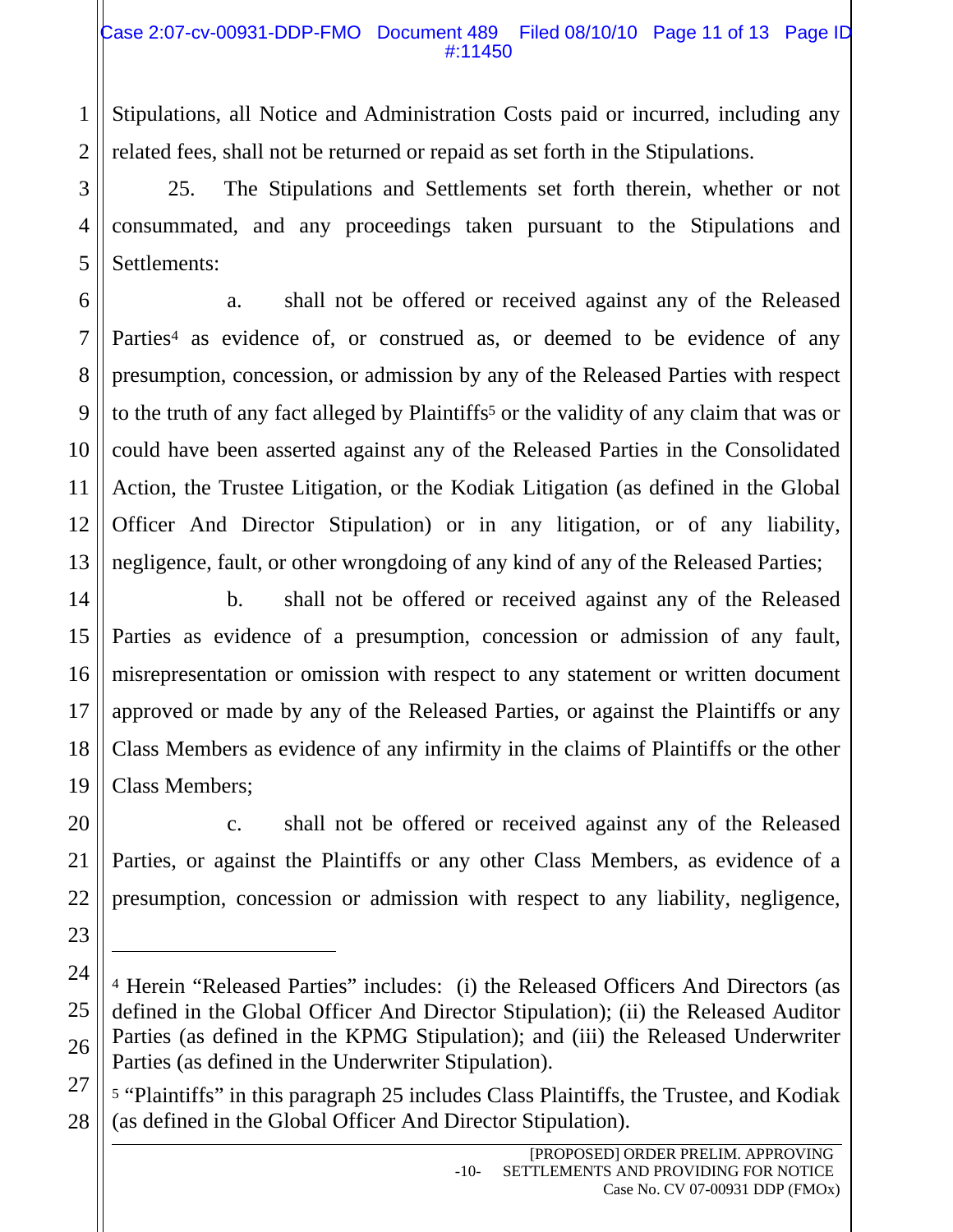## Case 2:07-cv-00931-DDP-FMO Document 489 Filed 08/10/10 Page 12 of 13 Page ID #:11451

fault or wrongdoing of any kind, or in any way referred to for any other reason as against any of the Released Parties, in any other civil, criminal or administrative action or proceeding, other than such proceedings as may be necessary to effectuate the provisions of the Stipulations; provided, however, that if the Stipulations are approved by the Court, Defendants, any other Released Party, or any Class Member may refer to the Settlements and Stipulations to effectuate the protection from liability granted them hereunder;

d. shall not be construed against any of the Released Parties, Plaintiffs or any other Class Members as an admission, concession, or presumption that the consideration to be given hereunder represents the amount which could be or would have been recovered after trial;

e. shall not be construed against Plaintiffs or any other Class Members as an admission, concession, or presumption that any of their claims are without merit or that damages recoverable under the Consolidated Action, the Trustee Litigation and the Kodiak Litigation would not have exceeded the amount of the Settlements; and

18 19 f. shall not be construed as or received in evidence as an admission, concession or presumption that class certification is appropriate in this Consolidated Action, except for purposes of the Settlements.

26. Except as otherwise provided in the Stipulations, there shall be no distribution of any of the net settlement fund for any of the Settlements to any Class Member until a plan of allocation is finally approved and the Court issues a Class Distribution Order.

 $\sqrt{ }$ 

 $\sqrt{ }$ 

 $\sqrt{ }$ 

28

1

2

3

4

5

6

7

8

9

10

11

12

13

14

15

16